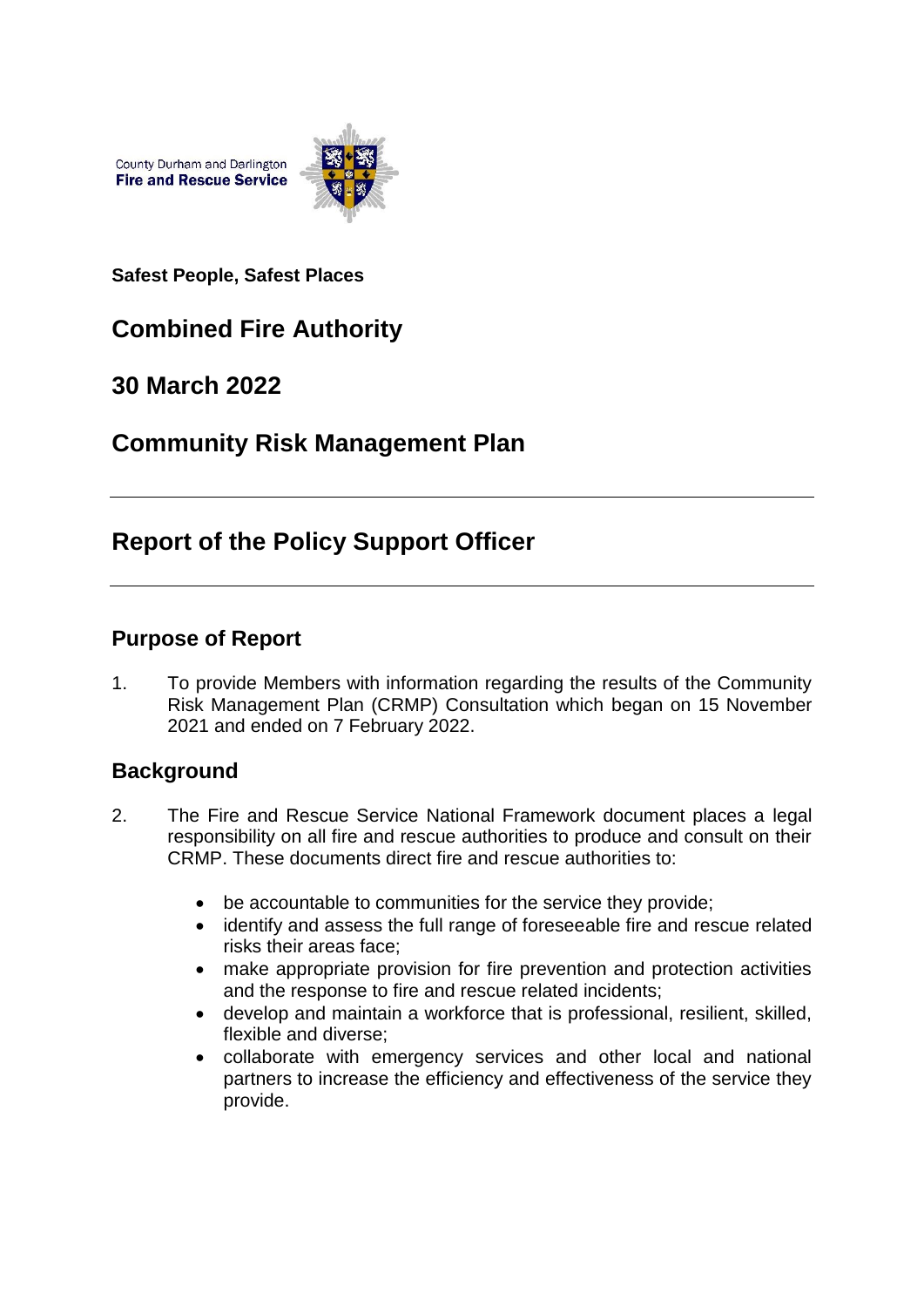# **Promotion**

- 3. The CRMP document and an explanatory booklet have been published on our website together with the Community Risk Profile (CRP). Accessible versions of these documents have also been published.
- 4. In order to ensure that a wide range of views were gathered, links to an online survey were made available via the website and promoted throughout the Service and beyond.
- 5. The information regarding the Consultation and survey was sent to a range of partner organisations in sectors including Councils, Police, Health, Voluntary and Community, Education, Business, Faith and Housing. Colleagues shared the information to encourage participation.
- 6. Covid restrictions were reintroduced which meant we could not distribute leaflets in the usual way, such as engaging at community venues. However, we did encourage crews to distribute them where possible.
- 7. The Consultation was presented at various online community meetings including at Area Action Partnerships (AAPs), and AAP Co-ordinators promoted the survey link to their contacts and on their Facebook pages where possible. We also presented to Durham County Council's Safer and Stronger Communities Overview and Scrutiny Committee, to the Darlington Partnership and to the Durham Youth Council. We also consulted with the Senior Command teams of our neighbouring Fire and Rescue Services.
- 8. The consultation was promoted extensively on social media. We posted about the CRMP Consultation 12 times on Facebook with an average reach of 4823 people per post. On Twitter our tweets over the period averaged over 1426 impressions per tweet. There have been two LinkedIn posts with an average of 297 impressions per post.

# **Results**

### **Number of responses: 293**

### 9. **Question 1**

Do you agree with our proposal to introduce the following new response standards?

Attend Accidental Dwelling Fires (ADFs) within 8 minutes on 70% of occasions

Attend Non Domestic Fires (NDFs) within 9 minutes on 70% of occasions

Attend Road Traffic Collisions (RTCs) within 10 minutes on 70% of occasions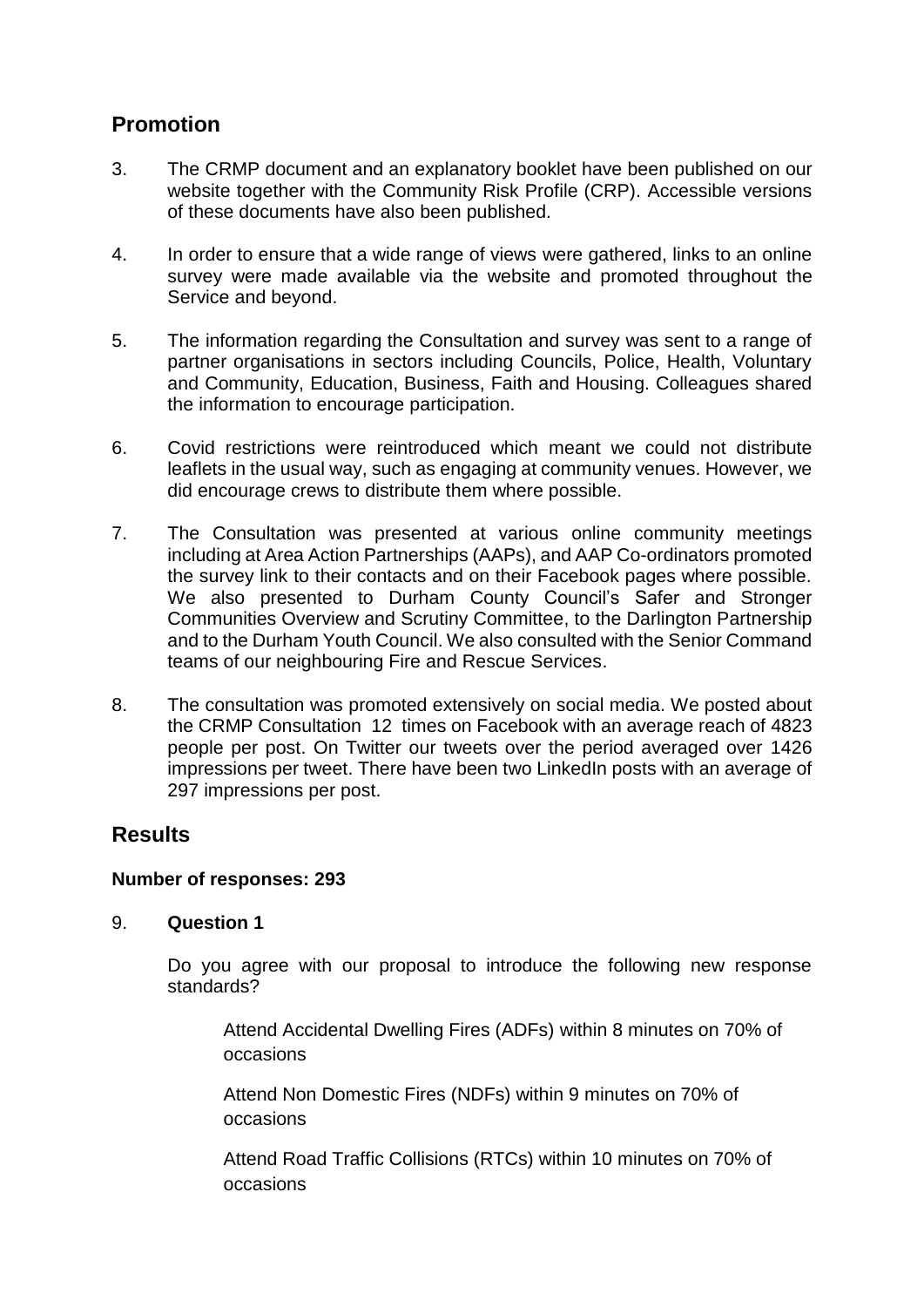**Yes 65%**

#### **No 35%**

#### 10. **Question 2**

Do you have any overall comments about our Community Risk Management Plan and approach to allocating our resources?

Many respondents did not comment but where the free text box was completed in detail the following types of issues were raised:

- Further cuts should not be introduced
- Is 70% a reasonable response?
- Should the Service be using TRVs?
- Second appliance response times should be published
- Using appliances to fit smoke alarms is not cost effective
- More information on why the standards are changing would be useful
- Partnership working is done well
- The CRMP provides a measured approach in uncertain times
- RDS system needs remodelling
- A comprehensive look at what the Service offers and how it manages risk
- The document provides a comprehensive presentation of your approach to managing risk, and planning use of your resources, using a range of strategies. We believe it provides a useful and comprehensive tool to guide your Service for the future, and ensure that key partners, stakeholders and your local communities can be clear on what they can expect from their fire and rescue service.
- The proposed changes to your response standards, prioritising the focus on providing a prompt response to life risk incidents, is well founded and shows consideration has been given to the risks in your area, and the effective and efficient use of resources.

#### 11. **Question 3**

What best describes your gender? (Please self describe)

| Male                 | 64%   |
|----------------------|-------|
| Female               | 33%   |
| Non-Binary           | $1\%$ |
| Preferred not to say | 2%    |

#### 12. **Question 4**

What age group are you in?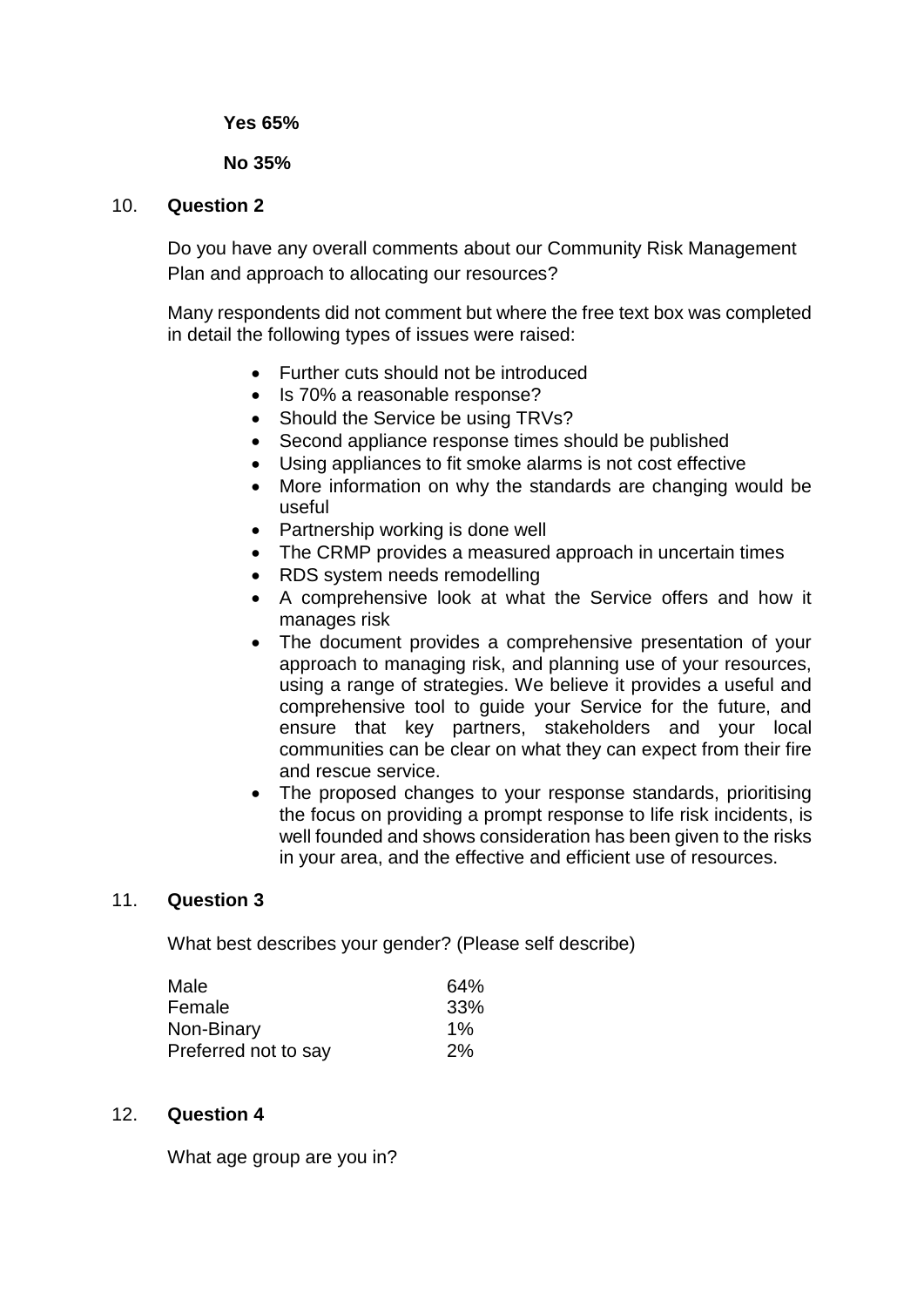

# 13. **Question 5**

What is your sexual orientation?



#### 14. **Question 8**

Do you identify as Trans?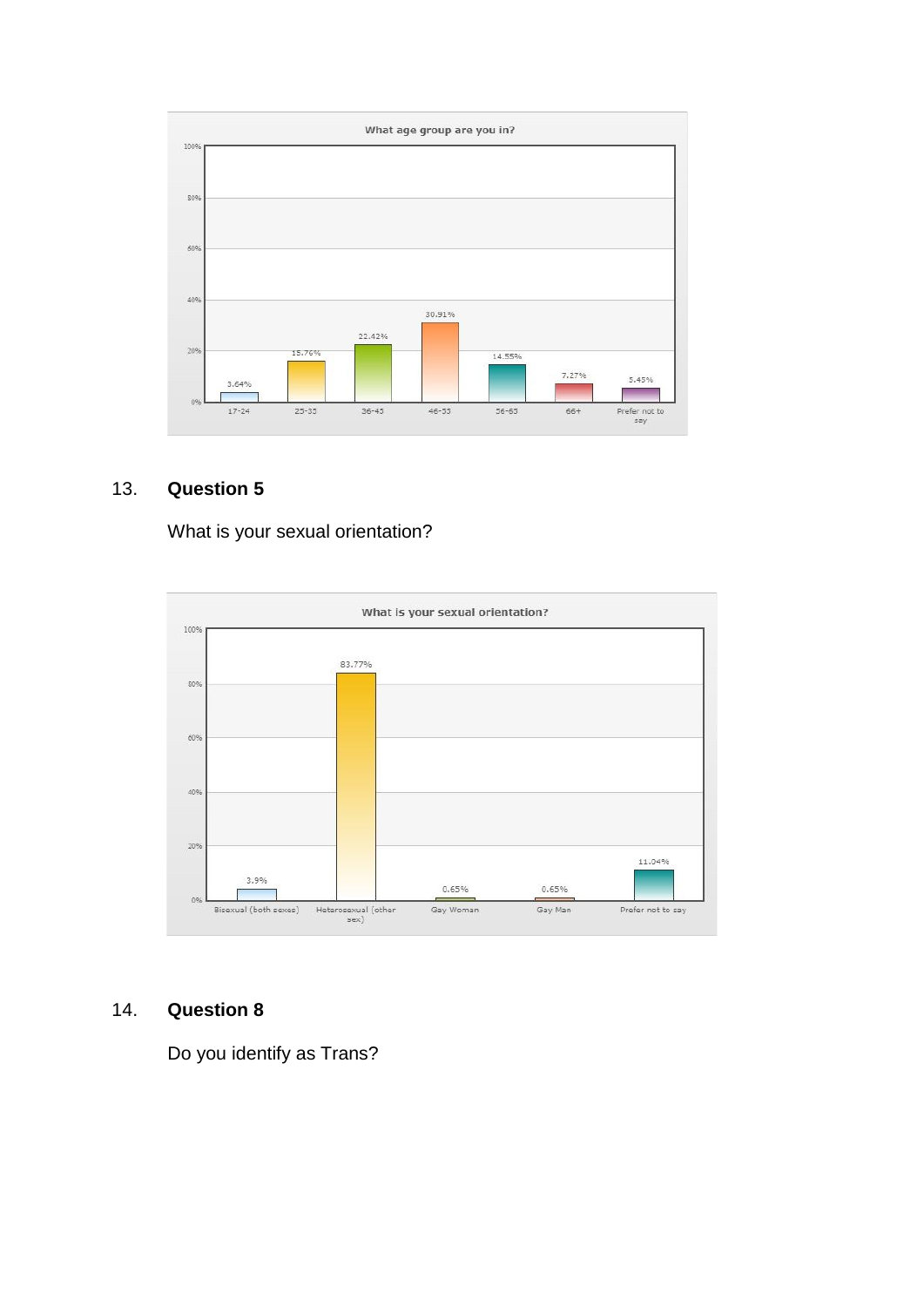

## 15**. Question 9**

Do you consider yourself to have a religion? If yes, please state



## 16. **Question 10**

What is your ethnic background?

| White                                         | $\%$     |
|-----------------------------------------------|----------|
| Welsh/English/Scottish/Northern Irish/British | 89%      |
| Gypsy or Irish Traveller                      | 1.5%     |
| Any other white background                    | 1.5%     |
| Asian or Asian British                        |          |
| Bangladeshi                                   | $\theta$ |
| Chinese                                       | $\theta$ |
| Indian                                        |          |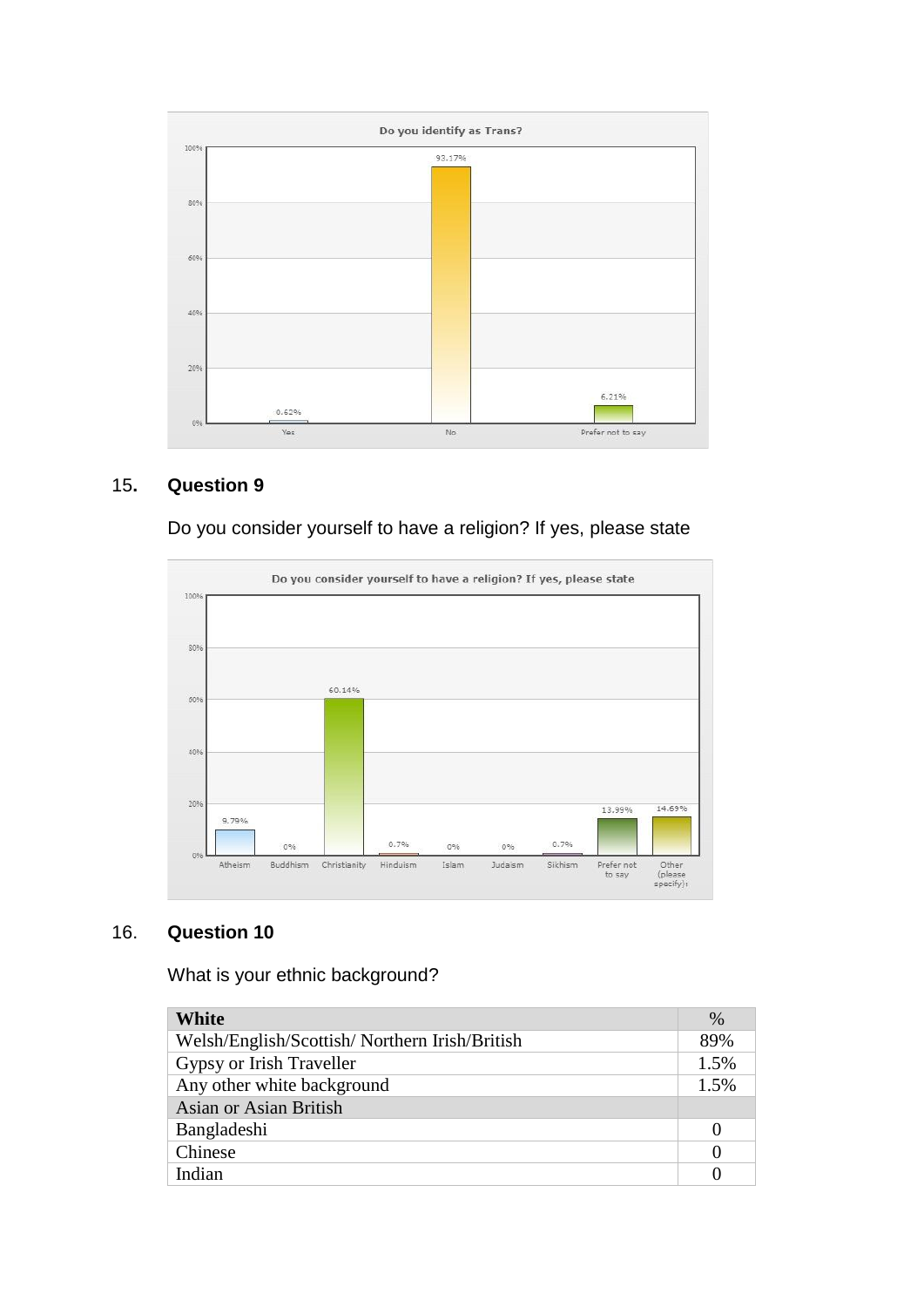| Pakistani                        |          |
|----------------------------------|----------|
| Any other Asian background       | $0.5\%$  |
| Mixed                            |          |
| Asian and White                  | $0.5\%$  |
| <b>Black African and White</b>   | 2%       |
| <b>Black Caribbean and White</b> | $\theta$ |
| Any other mixed background       | 0        |
| <b>Black or Black British</b>    |          |
| African                          | 0        |
| Caribbean                        | 0        |
| Any other black background       | 0        |
| <b>Other Ethnic Group</b>        |          |
| Arab                             | 0        |
| Any other Ethnic Group           | 0.5%     |
| Prefer not to say                | 4.5%     |

#### 17. **Question 11**

Would you describe yourself as having a disability? (Please note: The Equality Act defines a disability as a physical or mental impairment which has a substantial long term adverse effect on a person's ability to carry out normal day to day activities. Cancer, HIV and Multiple Sclerosis are covered from point of diagnosis. People who have had a disability but no longer have one are covered by the Act).